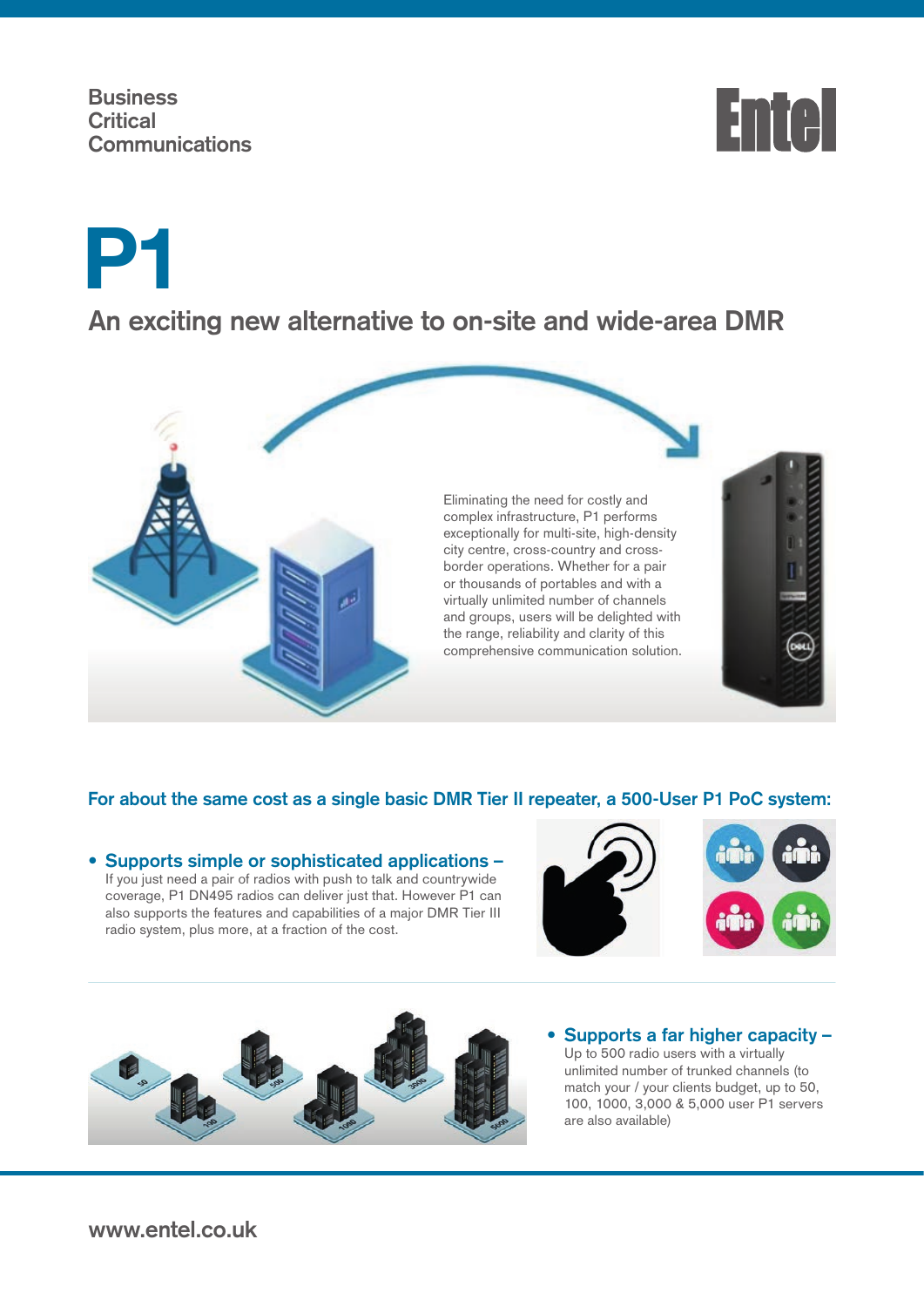#### **• Has few limitations –**

A virtually unlimited number of channels and simultaneous calls is possible; for example, a 500 user server supports 250 simultaneous calls.





#### **• Is low-Cost –**

The advanced DN495 P1 radio costs significantly less than top brand DMR Tier II radios and the PC Dispatcher software only costs about as much as a couple of standard DMR radio batteries.

#### **• Supports multiple separate users –**

Splitting P1 users into multiple 'Teams' enables each team to have its own set of 'always available' private channels.





### **• Supports Single-Site and Multi-Site systems –**

A single P1 server supports any number of sites / locations without the need for extra repeaters / servers, delivering an extremely cost effective and futureproof solution.

**• Has virtually unlimited range –**  P1 Supports On-Site, Regional, National and Cross-Border coverage.





#### **• Delivers a far better return on investment –**

A single 500 user P1 server provides 20 times, or more, the revenue earning potential when compared to a single DMR repeater.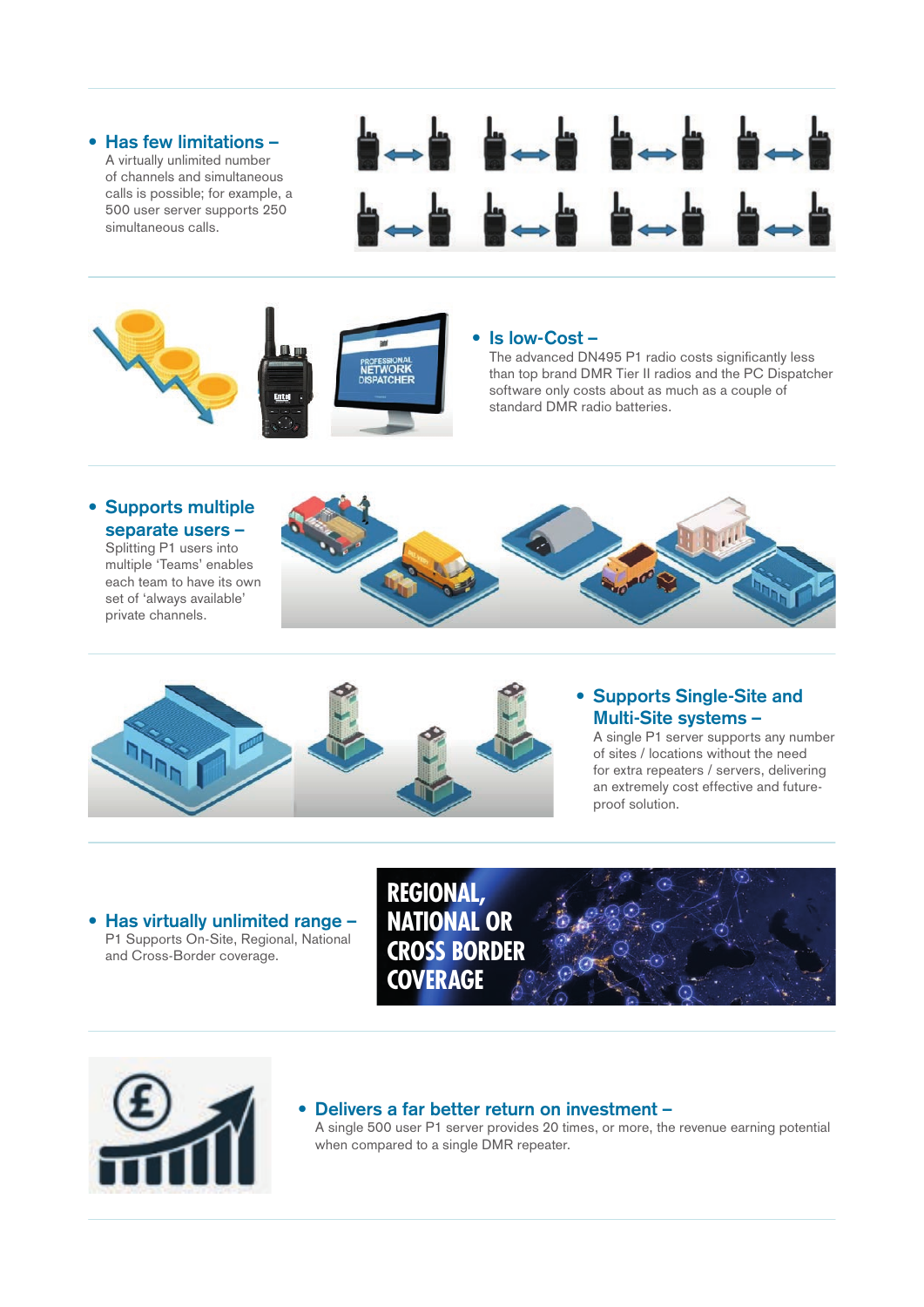#### **• Is ideal for short term hire –**

P1 servers can be hosted almost anywhere providing instant deployment of customer systems (without the need to install repeaters on-site), all the coverage / interference free channels you need and no 'off-hire' costs





#### **• On-Site systems with no ongoing costs –**

WiFi connected systems have no on-going costs (not even a radio license) and, if required, can be run 'off-line' (without an internet connection) e.g. in tunnels, mines, museums, factories, warehousing, education etc.

#### **• Low cost wide-area coverage –**

UK National Cellular connected systems require a data SIM data that costs from £1.80 (RRP), or less, per radio, per month. PAYG, Pre-Loaded and Contract SIM's can be used. One option is Entel's EU roaming SIM that covers all four UK networks providing a very high degree of redundancy, approximately 94% UK landmass coverage as well as most of Europe. If required, you can of course use your own in country SIM.





#### **• Supports City & Rural systems –**

Instantaneous coverage with high quality channels is available almost anywhere including major cities (where a traditional radio license may be very difficult to obtain) and rural areas.

#### **• P1 is simple and versatile –**

P1 is available pre-installed on a **DELL PC** or in **Amazon cloud**. A basic configuration is already applied for you. All you need to do is program groups, aliases, emergency settings etc. (just like a regular radio system).





#### **• P1 is secure –**

P1 supports AES256 bit Encryption to secure your DN495 radios communications.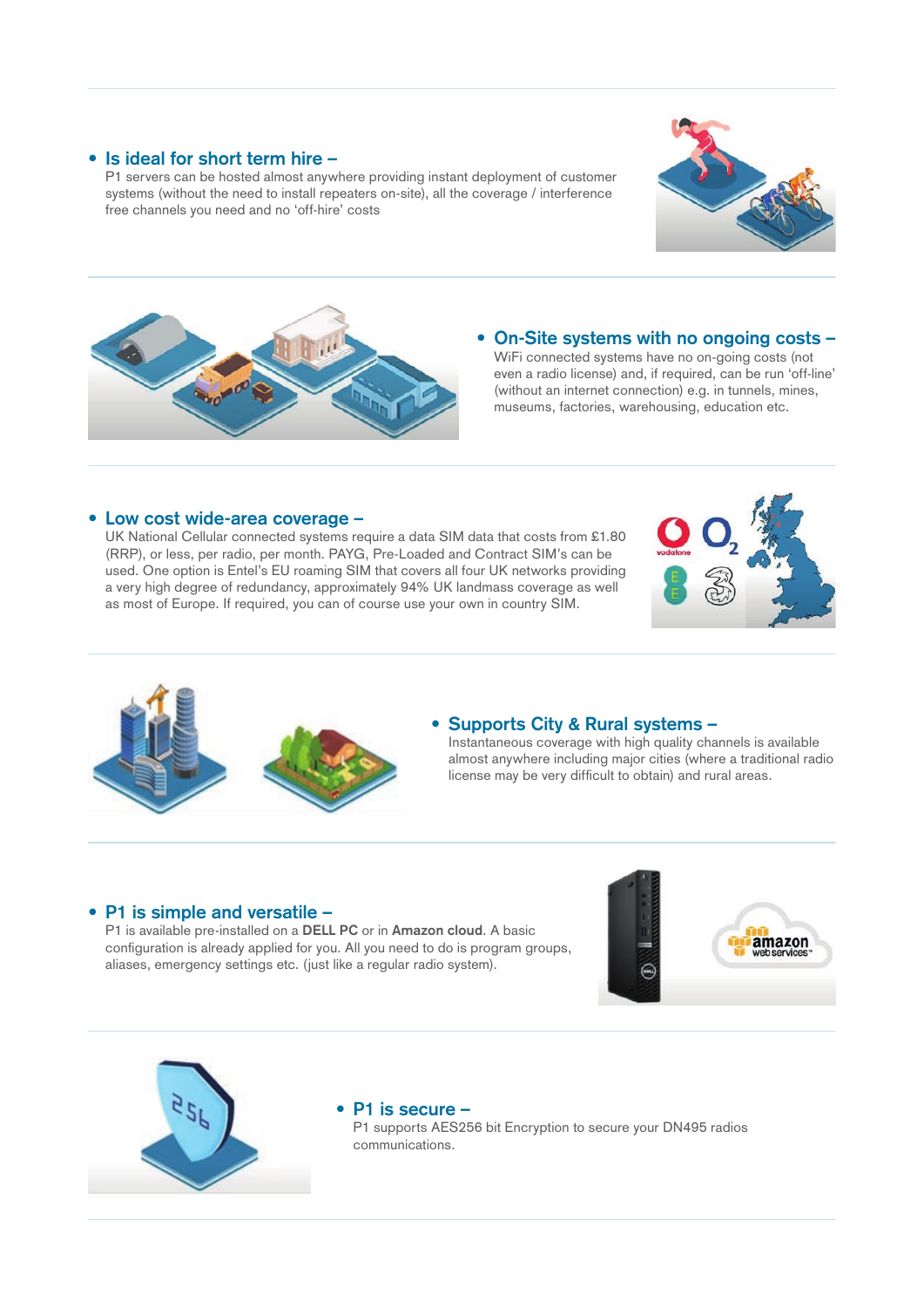#### **• Staff protection / Evidence gathering –**

In addition to Emergency, Lone-Worker and Man-down features with transmit interrupt and full duplex speech. P1 supports data and call recording as standard (can be disabled if not required).





#### **• OTA Programming –**

P1 is Over The Air programmed, you can re-configure the server and DN495 radios etc. without having to leave your office.

#### **• High degree of redundancy –**

If required, it is possible to build a very high degree of redundancy with P1 (at a fraction of the cost of traditional radio systems).





## **• Multiple Terminal and Dispatcher options –**

P1 supports DN495 portable radios, Smartphones, PC and IP Phone dispatchers.

# **• Links with existing DMR Tier II / Analogue radio systems –**

P1 radios can be linked to existing DMR Tier II or Analogue radio systems using Entel's Gateway 3.0 single box solution. Providing increased capacity, range or a simple migration path.





#### **• Links with virtually any other type of radio systems –**

PUsing Entel's Universal Gateway you can link between P1 and virtually any other type of legacy radio network to providing increased capacity, range or a simple migration path.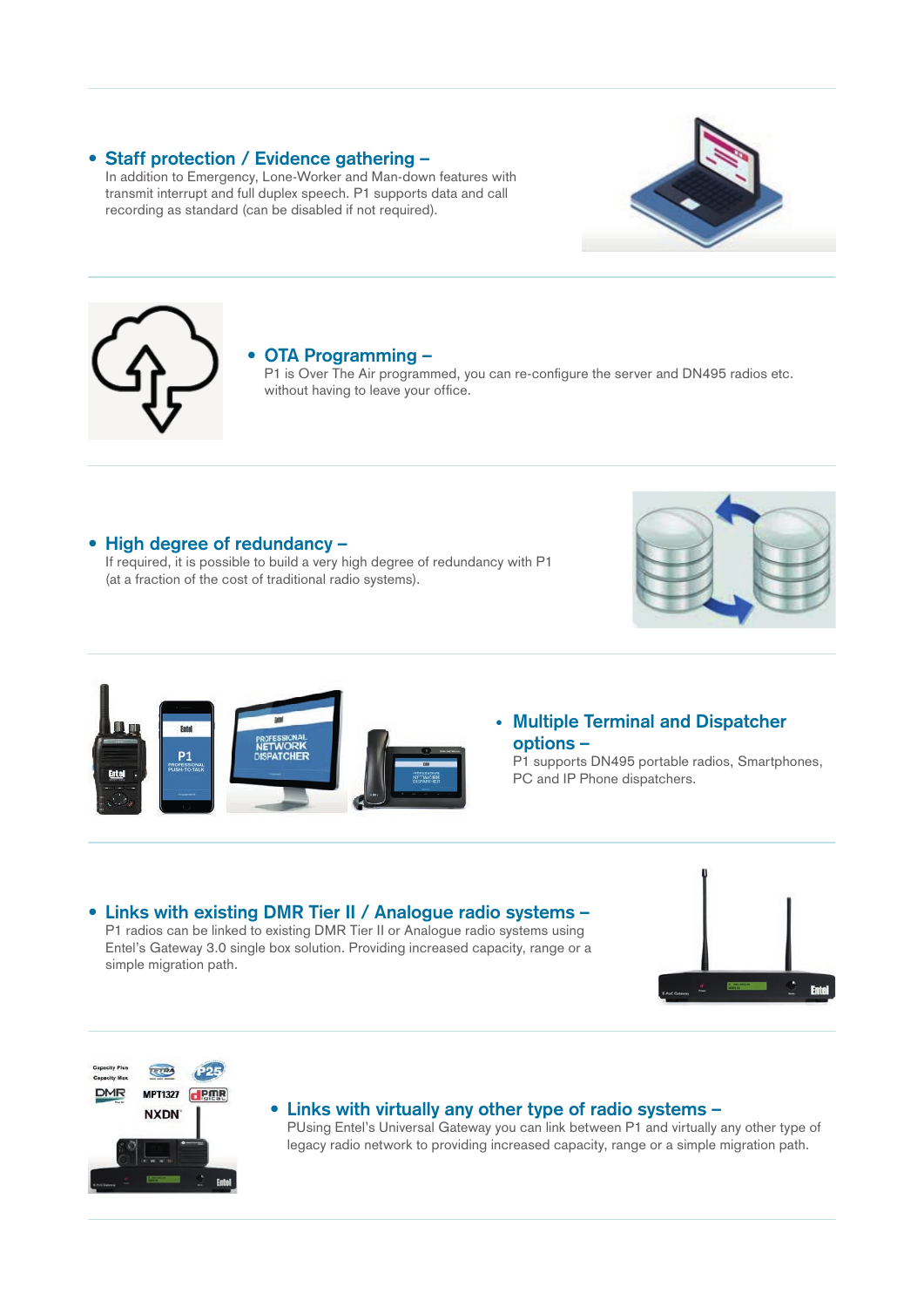# **Key P1 Features**

#### **VOICE**

- Group and individual calling
- Broadcast / All call\*
- Priority call (call interrupt)
- Talk Group monitor (listen to two or more groups at a time)
- Dynamic calls
- Contact book
- Voice recording
- Remote microphone live
- GPS location data
- Data recording
- Emergency / Lone-Worker / Man-Down (with DN terminals)
- Emergency call GPS location
- Remote mic live
- Communication with existing radio systems (requires Radio Gateway)
- Remote configuration and programming over IP
- Presence check (see who is on-line)

# **MESSAGING & DATA**

- Send / receive text messages to / from a DN radio\*
- Send text messages to some / group / all DN radios\*
- GPS location data
- Data recording
- Emergency / Lone-Worker / Man-Down (with DN terminals)
- Emergency call GPS location
- Communication with existing radio systems (requires Radio Gateway)
- Remote configuration and programming over IP
- Presence check (see who is on-line)

# **EMERGENCY**

- Emergency / Lone-Worker / Man-Down (with DN terminals)
- Emergency call GPS location
- Remote mic live (full duplex)

# **GENERAL**

- Communication with existing radio systems (requires Radio Gateway)
- Remote configuration and programming over IP
- Presence check (see who is on-line)

#### **Steve Mulka, Entel's Product Manager said:**

"With instant deployment almost anywhere, a virtually unlimited range and number of channels and, best of all, no interference, there has never been a more comprehensive solution. Simply power on the DN400 Series handset and it's ready to go."